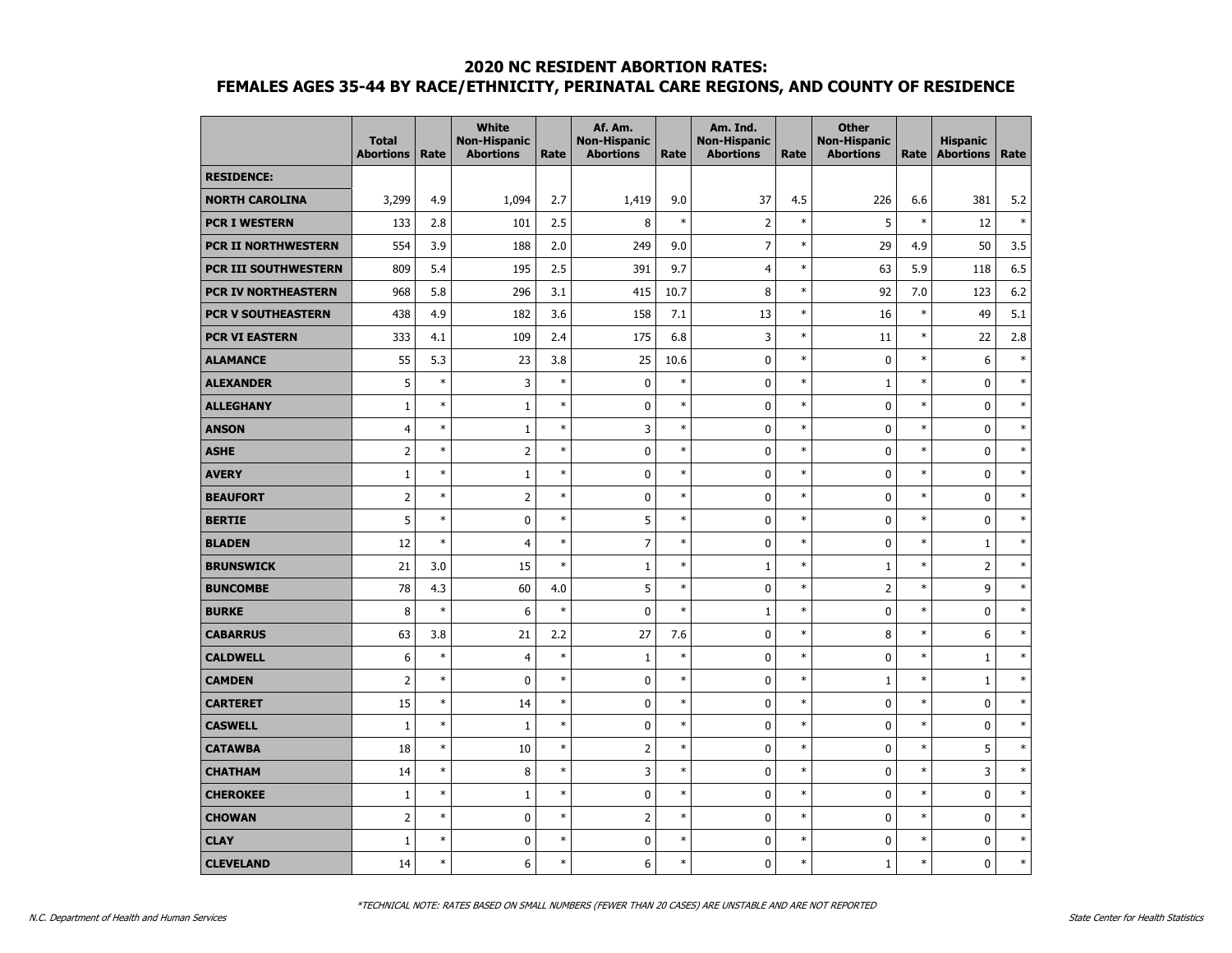|                   | <b>Total</b><br><b>Abortions</b> | Rate   | <b>White</b><br><b>Non-Hispanic</b><br><b>Abortions</b> | Rate   | Af. Am.<br><b>Non-Hispanic</b><br><b>Abortions</b> | Rate   | Am. Ind.<br><b>Non-Hispanic</b><br><b>Abortions</b> | Rate   | <b>Other</b><br><b>Non-Hispanic</b><br><b>Abortions</b> | Rate   | <b>Hispanic</b><br><b>Abortions</b> | Rate   |
|-------------------|----------------------------------|--------|---------------------------------------------------------|--------|----------------------------------------------------|--------|-----------------------------------------------------|--------|---------------------------------------------------------|--------|-------------------------------------|--------|
| <b>COLUMBUS</b>   | 12                               | $\ast$ | $\overline{4}$                                          | $\ast$ | 5                                                  | $\ast$ | $\mathbf 0$                                         | $\ast$ | $\mathbf 0$                                             | $\ast$ | 3                                   | $\ast$ |
| <b>CRAVEN</b>     | 26                               | 4.8    | 13                                                      | $\ast$ | 9                                                  | $\ast$ | 0                                                   | $\ast$ | $\mathbf 1$                                             | $\ast$ | 3                                   | $\ast$ |
| <b>CUMBERLAND</b> | 160                              | 7.5    | 40                                                      | 4.8    | 83                                                 | 9.4    | 3                                                   | $\ast$ | 9                                                       | $\ast$ | 17                                  | $\ast$ |
| <b>CURRITUCK</b>  | 5                                | $\ast$ | 5                                                       | $\ast$ | $\pmb{0}$                                          | $\ast$ | 0                                                   | $\ast$ | $\mathbf 0$                                             | $\ast$ | $\bf{0}$                            | $\ast$ |
| <b>DARE</b>       | $\overline{4}$                   | $\ast$ | $\mathbf 1$                                             | $\ast$ | $1\,$                                              | $\ast$ | 0                                                   | $\ast$ | 0                                                       | $\ast$ | $\overline{2}$                      | $\ast$ |
| <b>DAVIDSON</b>   | 20                               | 2.0    | 11                                                      | $\ast$ | 5                                                  | $\ast$ | $\mathbf 0$                                         | $\ast$ | $\mathbf{1}$                                            | $\ast$ | 3                                   | $\ast$ |
| <b>DAVIE</b>      | 8                                | $\ast$ | $\overline{7}$                                          | $\ast$ | $\pmb{0}$                                          | $\ast$ | $\mathbf 0$                                         | $\ast$ | $\mathbf 0$                                             | $\ast$ | $1\,$                               | $\ast$ |
| <b>DUPLIN</b>     | 12                               | $\ast$ | $\overline{4}$                                          | $\ast$ | 5                                                  | $\ast$ | 0                                                   | $\ast$ | 0                                                       | $\ast$ | 3                                   | $\ast$ |
| <b>DURHAM</b>     | 139                              | 5.9    | 27                                                      | 2.6    | 82                                                 | 9.9    | 0                                                   | $\ast$ | 5                                                       | $\ast$ | 21                                  | 6.6    |
| <b>EDGECOMBE</b>  | 16                               | $\ast$ | $1\,$                                                   | $\ast$ | 13                                                 | $\ast$ | 0                                                   | $\ast$ | $\mathbf 0$                                             | $\ast$ | $\pmb{0}$                           | $\ast$ |
| <b>FORSYTH</b>    | 119                              | 4.9    | 30                                                      | 2.3    | 60                                                 | 9.1    | 3                                                   | $\ast$ | 6                                                       | $\ast$ | 13                                  | $\ast$ |
| <b>FRANKLIN</b>   | 18                               | $\ast$ | 8                                                       | $\ast$ | 8                                                  | $\ast$ | 0                                                   | $\ast$ | 0                                                       | $\ast$ | $\overline{2}$                      | $\ast$ |
| <b>GASTON</b>     | 70                               | 4.8    | 27                                                      | 2.7    | 29                                                 | 9.9    | 0                                                   | $\ast$ | $\mathbf{1}$                                            | $\ast$ | 4                                   | $\ast$ |
| <b>GATES</b>      | $\mathbf{1}$                     | $\ast$ | $\mathbf{1}$                                            | $\ast$ | $\mathbf 0$                                        | $\ast$ | 0                                                   | $\ast$ | 0                                                       | $\ast$ | 0                                   | $\ast$ |
| <b>GRAHAM</b>     | $\mathbf 0$                      | $\ast$ | $\pmb{0}$                                               | $\ast$ | $\pmb{0}$                                          | $\ast$ | $\mathbf 0$                                         | $\ast$ | $\mathbf 0$                                             | $\ast$ | $\pmb{0}$                           | $\ast$ |
| <b>GRANVILLE</b>  | 19                               | $\ast$ | 3                                                       | $\ast$ | 13                                                 | $\ast$ | $\mathbf 0$                                         | $\ast$ | $\overline{2}$                                          | $\ast$ | $\pmb{0}$                           | $\ast$ |
| <b>GREENE</b>     | 3                                | $\ast$ | $\overline{2}$                                          | $\ast$ | $\mathbf{1}$                                       | $\ast$ | 0                                                   | $\ast$ | 0                                                       | $\ast$ | 0                                   | $\ast$ |
| <b>GUILFORD</b>   | 239                              | 6.8    | 52                                                      | 3.3    | 140                                                | 10.4   | 3                                                   | $\ast$ | 13                                                      | $\ast$ | 15                                  | $\ast$ |
| <b>HALIFAX</b>    | 21                               | 7.9    | 3                                                       | $\ast$ | 15                                                 | $\ast$ | $\mathbf{1}$                                        | $\ast$ | 0                                                       | $\ast$ | $\overline{2}$                      | $\ast$ |
| <b>HARNETT</b>    | 45                               | 4.8    | 18                                                      | $\ast$ | 14                                                 | $\ast$ | $\mathbf{1}$                                        | $\ast$ | $\overline{2}$                                          | $\ast$ | 6                                   | $\ast$ |
| <b>HAYWOOD</b>    | 9                                | $\ast$ | 9                                                       | $\ast$ | $\pmb{0}$                                          | $\ast$ | 0                                                   | $\ast$ | $\mathbf 0$                                             | $\ast$ | $\pmb{0}$                           | $\ast$ |
| <b>HENDERSON</b>  | 9                                | $\ast$ | $\overline{7}$                                          | $\ast$ | $\mathbf{1}$                                       | $\ast$ | 0                                                   | $\ast$ | 0                                                       | $\ast$ | 0                                   | $\ast$ |
| <b>HERTFORD</b>   | 3                                | $\ast$ | 0                                                       | $\ast$ | 3                                                  | $\ast$ | $\mathbf 0$                                         | $\ast$ | 0                                                       | $\ast$ | 0                                   | $\ast$ |
| <b>HOKE</b>       | 20                               | 4.9    | $\overline{7}$                                          | $\ast$ | 6                                                  | $\ast$ | $\mathbf{1}$                                        | $\ast$ | 0                                                       | $\ast$ | 6                                   | $\ast$ |
| <b>HYDE</b>       | $\mathbf 0$                      | $\ast$ | $\pmb{0}$                                               | $\ast$ | $\pmb{0}$                                          | $\ast$ | 0                                                   | $\ast$ | $\mathbf 0$                                             | $\ast$ | $\pmb{0}$                           | $\ast$ |
| <b>IREDELL</b>    | 29                               | 2.4    | 10                                                      | $\ast$ | 10                                                 | $\ast$ | $\pmb{0}$                                           | $\ast$ | 5                                                       | $\ast$ | $\pmb{0}$                           | $\ast$ |
| <b>JACKSON</b>    | $\overline{4}$                   | $\ast$ | 3                                                       | $\ast$ | $\pmb{0}$                                          | $\ast$ | $\mathbf 0$                                         | $\ast$ | $\mathbf 0$                                             | $\ast$ | $1\,$                               | $\ast$ |
| <b>JOHNSTON</b>   | 75                               | 4.9    | 37                                                      | 3.7    | 17                                                 | $\ast$ | 2                                                   | $\ast$ | 0                                                       | $\ast$ | 15                                  | $\ast$ |
| <b>JONES</b>      | $\overline{2}$                   | $\ast$ | $\mathbf{1}$                                            | $\ast$ | $\mathbf{1}$                                       | $\ast$ | 0                                                   | $\ast$ | 0                                                       | $\ast$ | $\mathbf 0$                         | $\ast$ |
| LEE               | 20                               | 5.3    | 11                                                      | $\ast$ | 6                                                  | $\ast$ | $\mathbf 0$                                         | $\ast$ | $\mathbf 0$                                             | $\ast$ | $\overline{2}$                      | $\ast$ |
| <b>LENOIR</b>     | 10                               | $\ast$ | $\overline{2}$                                          | $\ast$ | 8                                                  | $\ast$ | 0                                                   | $\ast$ | 0                                                       | $\ast$ | 0                                   | $\ast$ |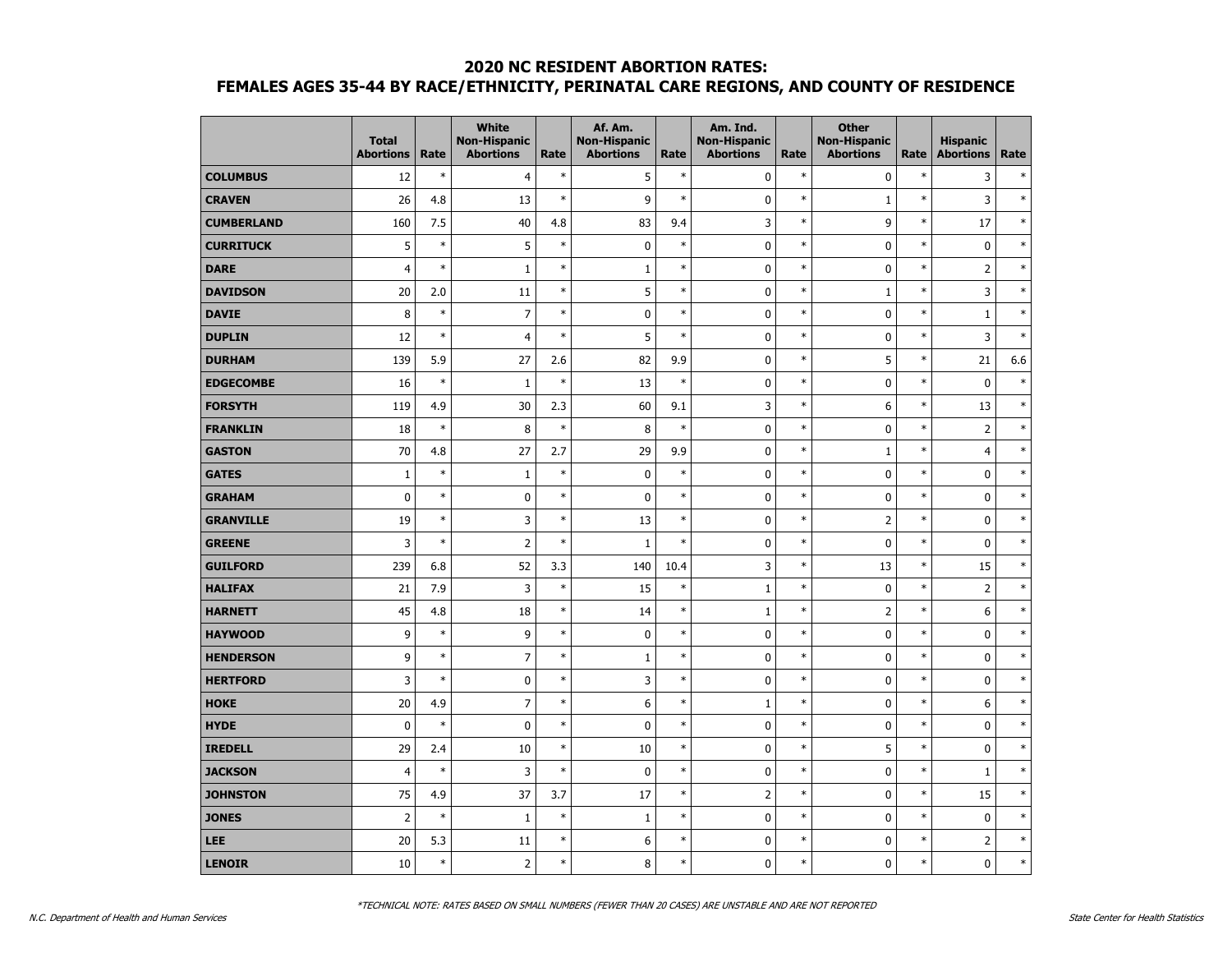|                    | <b>Total</b><br><b>Abortions</b> | Rate   | <b>White</b><br><b>Non-Hispanic</b><br><b>Abortions</b> | Rate   | Af. Am.<br><b>Non-Hispanic</b><br><b>Abortions</b> | Rate   | Am. Ind.<br><b>Non-Hispanic</b><br><b>Abortions</b> | Rate   | <b>Other</b><br><b>Non-Hispanic</b><br><b>Abortions</b> | Rate   | <b>Hispanic</b><br><b>Abortions</b> | Rate   |
|--------------------|----------------------------------|--------|---------------------------------------------------------|--------|----------------------------------------------------|--------|-----------------------------------------------------|--------|---------------------------------------------------------|--------|-------------------------------------|--------|
| <b>LINCOLN</b>     | 14                               | $\ast$ | 10                                                      | $\ast$ | 3                                                  | $\ast$ | 0                                                   | $\ast$ | $1\,$                                                   | $\ast$ | $\pmb{0}$                           | $\ast$ |
| <b>MCDOWELL</b>    | 3                                | $\ast$ | $\overline{2}$                                          | $\ast$ | $\mathbf 0$                                        | $\ast$ | 0                                                   | $\ast$ | $\mathbf 0$                                             | $\ast$ | $\mathbf 1$                         | $\ast$ |
| <b>MACON</b>       | $\overline{2}$                   | $\ast$ | $\overline{2}$                                          | $\ast$ | $\pmb{0}$                                          | $\ast$ | 0                                                   | $\ast$ | $\mathbf 0$                                             | $\ast$ | $\mathbf 0$                         | $\ast$ |
| <b>MADISON</b>     | $\overline{2}$                   | $\ast$ | $\overline{2}$                                          | $\ast$ | $\pmb{0}$                                          | $\ast$ | $\mathbf 0$                                         | $\ast$ | $\mathbf 0$                                             | $\ast$ | $\mathbf 0$                         | $\ast$ |
| <b>MARTIN</b>      | 5                                | $\ast$ | $\mathbf 1$                                             | $\ast$ | 3                                                  | $\ast$ | $\pmb{0}$                                           | $\ast$ | 0                                                       | $\ast$ | $\pmb{0}$                           | $\ast$ |
| <b>MECKLENBURG</b> | 580                              | 6.8    | 106                                                     | 2.9    | 309                                                | 10.5   | $\overline{2}$                                      | $\ast$ | 44                                                      | 6.2    | 95                                  | 8.0    |
| <b>MITCHELL</b>    | $\overline{2}$                   | $\ast$ | $\mathbf{1}$                                            | $\ast$ | $\pmb{0}$                                          | $\ast$ | 0                                                   | $\ast$ | $\mathbf{1}$                                            | $\ast$ | $\pmb{0}$                           | $\ast$ |
| <b>MONTGOMERY</b>  | $\overline{2}$                   | $\ast$ | 0                                                       | $\ast$ | $\mathbf 1$                                        | $\ast$ | $\mathbf 0$                                         | $\ast$ | $\mathbf{1}$                                            | $\ast$ | $\mathbf 0$                         | $\ast$ |
| <b>MOORE</b>       | 30                               | 4.8    | 24                                                      | 5.0    | 5                                                  | $\ast$ | 0                                                   | $\ast$ | $\mathbf 0$                                             | $\ast$ | $\mathbf{1}$                        | $\ast$ |
| <b>NASH</b>        | 23                               | 4.2    | 5                                                       | $\ast$ | 14                                                 | $\ast$ | $\mathbf 1$                                         | $\ast$ | 0                                                       | $\ast$ | $\pmb{0}$                           | $\ast$ |
| <b>NEW HANOVER</b> | 86                               | 5.6    | 52                                                      | 4.3    | 20                                                 | 10.4   | $\overline{2}$                                      | $\ast$ | $\overline{2}$                                          | $\ast$ | 6                                   | $\ast$ |
| <b>NORTHAMPTON</b> | 6                                | $\ast$ | $1\,$                                                   | $\ast$ | $\overline{4}$                                     | $\ast$ | 0                                                   | $\ast$ | $\mathbf 0$                                             | $\ast$ | $1\,$                               | $\ast$ |
| <b>ONSLOW</b>      | 46                               | 4.2    | 21                                                      | 2.9    | 18                                                 | $\ast$ | 0                                                   | $\ast$ | $\overline{2}$                                          | $\ast$ | 3                                   | $\ast$ |
| <b>ORANGE</b>      | 41                               | 4.6    | 21                                                      | 3.5    | 10                                                 | $\ast$ | $\mathbf{1}$                                        | $\ast$ | 5                                                       | $\ast$ | 3                                   | $\ast$ |
| <b>PAMLICO</b>     | $\overline{2}$                   | $\ast$ | $\mathbf 1$                                             | $\ast$ | $\mathbf 1$                                        | $\ast$ | 0                                                   | $\ast$ | $\mathbf 0$                                             | $\ast$ | $\pmb{0}$                           | $\ast$ |
| <b>PASQUOTANK</b>  | 10                               | $\ast$ | $\mathbf 1$                                             | $\ast$ | 5                                                  | $\ast$ | $\mathbf 0$                                         | $\ast$ | $\mathbf{1}$                                            | $\ast$ | $1\,$                               | $\ast$ |
| <b>PENDER</b>      | 13                               | $\ast$ | 10                                                      | $\ast$ | $\mathbf{1}$                                       | $\ast$ | 0                                                   | $\ast$ | 0                                                       | $\ast$ | $\overline{2}$                      | $\ast$ |
| <b>PERQUIMANS</b>  | $\mathbf 0$                      | $\ast$ | $\mathbf 0$                                             | $\ast$ | $\pmb{0}$                                          | $\ast$ | 0                                                   | $\ast$ | $\mathbf 0$                                             | $\ast$ | $\mathbf 0$                         | $\ast$ |
| <b>PERSON</b>      | 9                                | $\ast$ | 6                                                       | $\ast$ | 3                                                  | $\ast$ | 0                                                   | $\ast$ | $\mathbf 0$                                             | $\ast$ | $\mathbf 0$                         | $\ast$ |
| <b>PITT</b>        | 50                               | 4.4    | 14                                                      | $\ast$ | 31                                                 | 6.8    | $\mathbf 0$                                         | $\ast$ | $\overline{4}$                                          | $\ast$ | $\pmb{0}$                           | $\ast$ |
| <b>POLK</b>        | 3                                | $\ast$ | $\mathbf{1}$                                            | $\ast$ | $\pmb{0}$                                          | $\ast$ | 0                                                   | $\ast$ | $\overline{2}$                                          | $\ast$ | 0                                   | $\ast$ |
| <b>RANDOLPH</b>    | 20                               | 2.4    | 9                                                       | $\ast$ | 6                                                  | $\ast$ | $\mathbf 0$                                         | $\ast$ | $\mathbf{1}$                                            | $\ast$ | $\overline{4}$                      | $\ast$ |
| <b>RICHMOND</b>    | 10                               | $\ast$ | $\overline{2}$                                          | $\ast$ | 5                                                  | $\ast$ | $\mathbf 0$                                         | $\ast$ | $\mathbf{1}$                                            | $\ast$ | $\mathbf{1}$                        | $\ast$ |
| <b>ROBESON</b>     | 16                               | $\ast$ | $\overline{2}$                                          | $\ast$ | $\boldsymbol{6}$                                   | $\ast$ | $\overline{4}$                                      | $\ast$ | $\mathbf 0$                                             | $\ast$ | $\overline{2}$                      | $\ast$ |
| <b>ROCKINGHAM</b>  | 18                               | $\ast$ | 9                                                       | $\ast$ | 6                                                  | $\ast$ | 0                                                   | $\ast$ | 0                                                       | $\ast$ | 3                                   | $\ast$ |
| <b>ROWAN</b>       | 31                               | 3.7    | 10                                                      | $\ast$ | 16                                                 | $\ast$ | 0                                                   | $\ast$ | $\mathbf{1}$                                            | $\ast$ | 3                                   | $\ast$ |
| <b>RUTHERFORD</b>  | 11                               | $\ast$ | 8                                                       | $\ast$ | $\overline{2}$                                     | $\ast$ | 0                                                   | $\ast$ | $\mathbf 0$                                             | $\ast$ | $\mathbf 0$                         | $\ast$ |
| <b>SAMPSON</b>     | 9                                | $\ast$ | 3                                                       | $\ast$ | 3                                                  | $\ast$ | $\mathbf{1}$                                        | $\ast$ | $\mathbf 0$                                             | $\ast$ | $\overline{2}$                      | $\ast$ |
| <b>SCOTLAND</b>    | $\overline{2}$                   | $\ast$ | $1\,$                                                   | $\ast$ | $\mathbf 1$                                        | $\ast$ | 0                                                   | $\ast$ | 0                                                       | $\ast$ | $\pmb{0}$                           | $\ast$ |
| <b>STANLY</b>      | $\overline{7}$                   | $\ast$ | $\overline{2}$                                          | $\ast$ | 3                                                  | $\ast$ | $\mathbf{1}$                                        | $\ast$ | $\mathbf 1$                                             | $\ast$ | $\pmb{0}$                           | $\ast$ |
| <b>STOKES</b>      | $\overline{4}$                   | $\ast$ | $\overline{4}$                                          | $\ast$ | $\mathbf 0$                                        | $\ast$ | 0                                                   | $\ast$ | 0                                                       | $\ast$ | $\mathbf 0$                         | $\ast$ |